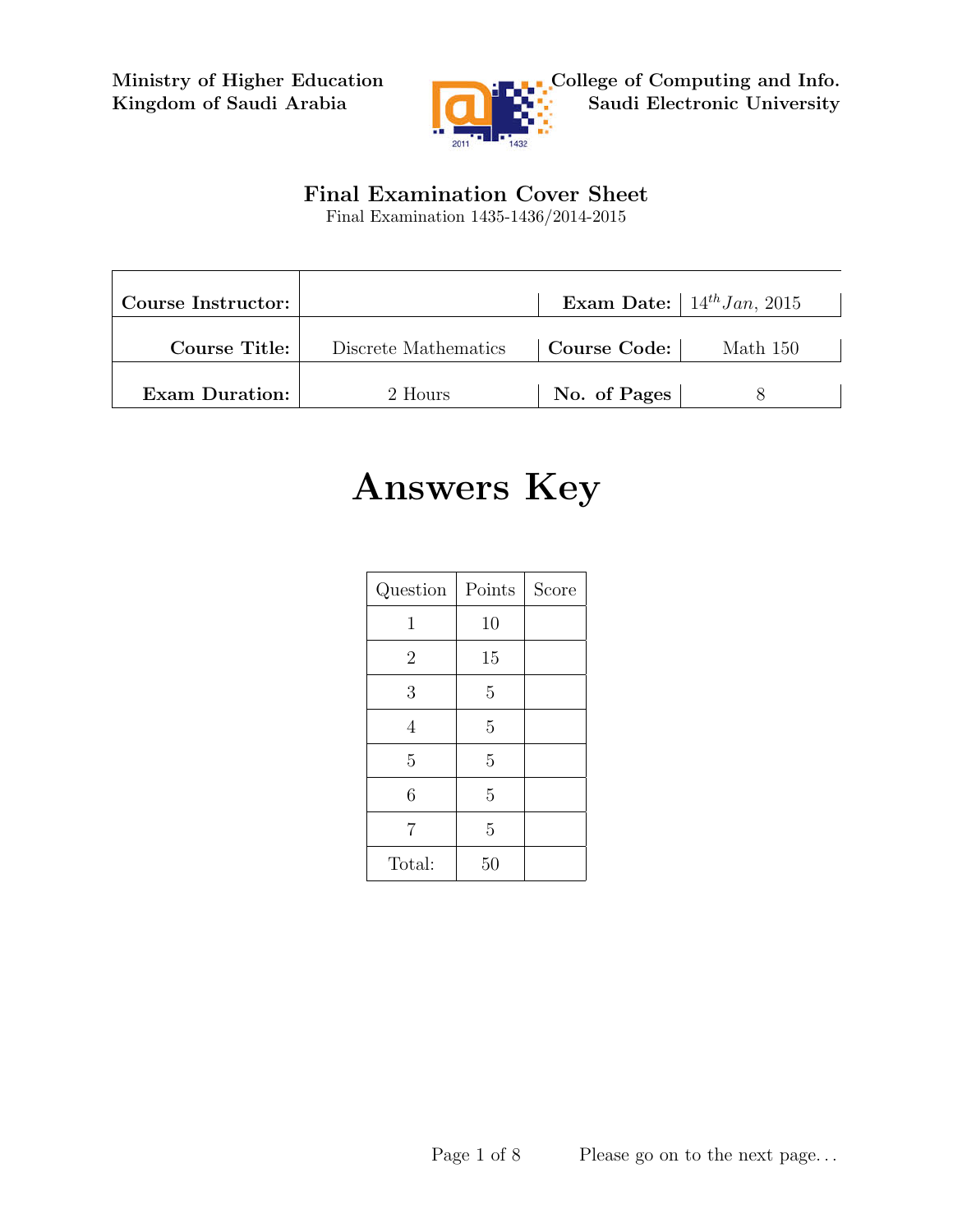Math 150 CCI

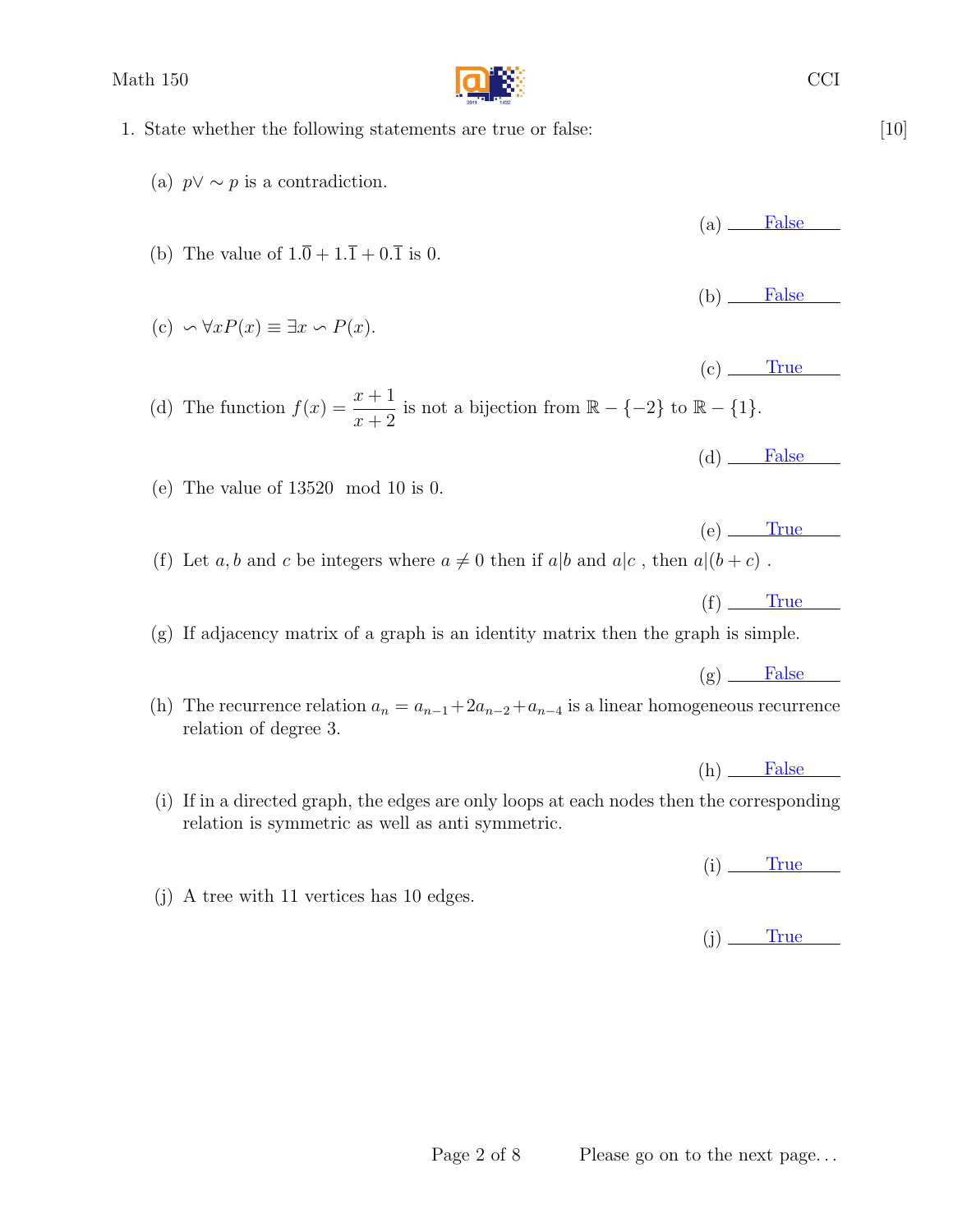

- 2. Select one of the alternatives from the following questions as your answer. [15]
	- (a)  $x \oplus y = 1$  when A.  $x = 0$ ,  $y = 0$ B.  $x = 0, y = 1$ C.  $x = 1$ ,  $y = 1$ D. None
	- (b) The Boolean expression  $C + CD$  is equal to
		- A. D B.  $C+D$ C. 1  $D. C$
	- (c) The sum of two positive integer is always positive. Its logical translation is
		- A.  $\forall x \exists y ((x > 0) \rightarrow (x + y > 0))$ B.  $\forall x \exists y ((x > 0) \land (y > 0) \rightarrow (x + y > 0))$ C.  $\forall x \forall y ((x > 0) \land (y > 0) \rightarrow (x + y > 0))$ D. None
	- (d) Suppose that  $A$  is the set of sophomores at your school and  $B$  is the set of students in discrete mathematics at your school. Then the set  $\overline{A} \cup \overline{B}$  is expressed by
		- A. The set of students at your school who either are not sophomores or are not taking discrete mathematics.
		- B. The set of sophomores taking discrete mathematics in your school.
		- C. The set of sophomores at your school who are not taking discrete mathematics.
		- D. The set of students at your school who either are sophomores or are taking discrete mathematics.
	- (e) The value of  $7 +_{11} 12$  is
		- A. 19 B. 9 C. 12 D. 8
	- (f) The inverse of 5 mod 12 is
		- A. 6
		- B. 0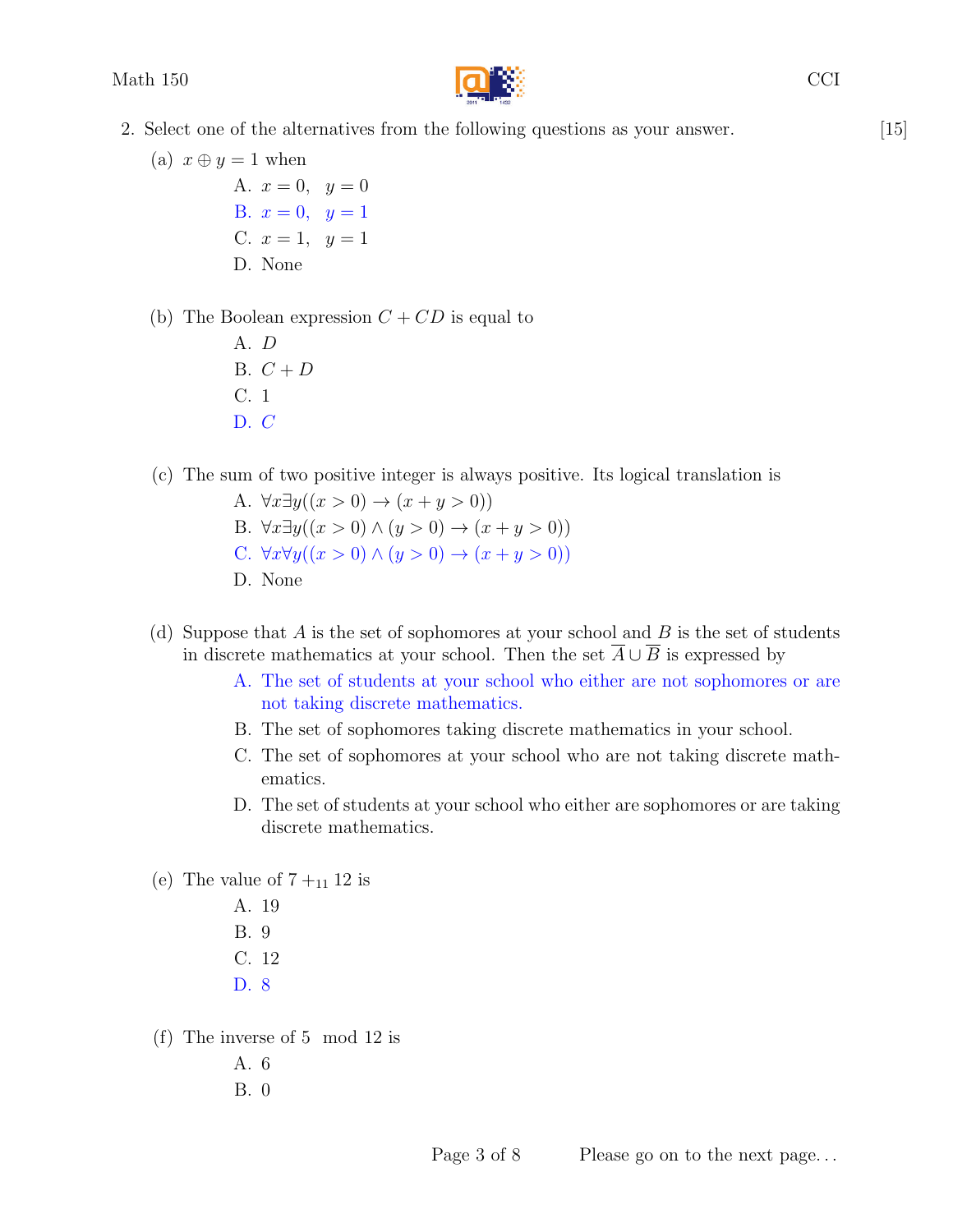

- C. 5 D. 10
- $(g)$  The sums of the first *n* positive odd integers are
	- A.  $n^2$ B.  $2n + 2$ C.  $n^2 - 1$ D.  $(2n-1)n$

(h) The coefficient of  $x^{12}y^{12}$  in the expression of  $(3x - 2y)^{24}$  is

A. 
$$
\begin{pmatrix} 24 \\ 12 \end{pmatrix} (-3)^{13} 2^{12}
$$
  
B.  $\begin{pmatrix} 24 \\ 12 \end{pmatrix} 3^{12} (-2)^{12}$   
C.  $3^{12} 2^{12}$   
D.  $\begin{pmatrix} 24 \\ 12 \end{pmatrix}$ 

(i) If  $f(x) = x^2$  and  $g(x) = 2x + 1$ , then  $f(g(x))$  is equal to A.  $2x + 1$ B.  $(2x+1)^2$ C.  $2x^2 + 1$ D. None

- (j) Relations R are defined on the set  $\{1, 2, 3, 4\}$ . Then, which one of the following is false:
	- A.  $\{(1, 1), (1, 2), (2, 1), (2, 2), (3, 3), (4, 4)\}\$ is reflexive, symmetric, antisymmetric and transitive.
	- B.  $\{(2, 4), (4, 2)\}\$ is symmetric only.
	- C.  $\{(1, 1), (2, 2), (3, 3), (4, 4)\}\$ is reflexive, symmetric, antisymmetric and transitive.
	- D.  $\{(1,3), (1,4), (2,3), (2,4), (3,1), (3,4)\}\$ is not reflexive, not symmetric, not anti-symmetric and not transitive.
- (k) In  $K_4$  graph, number of edges are
	- A. 6
	- B. 4
	- C. 8
	- D. 9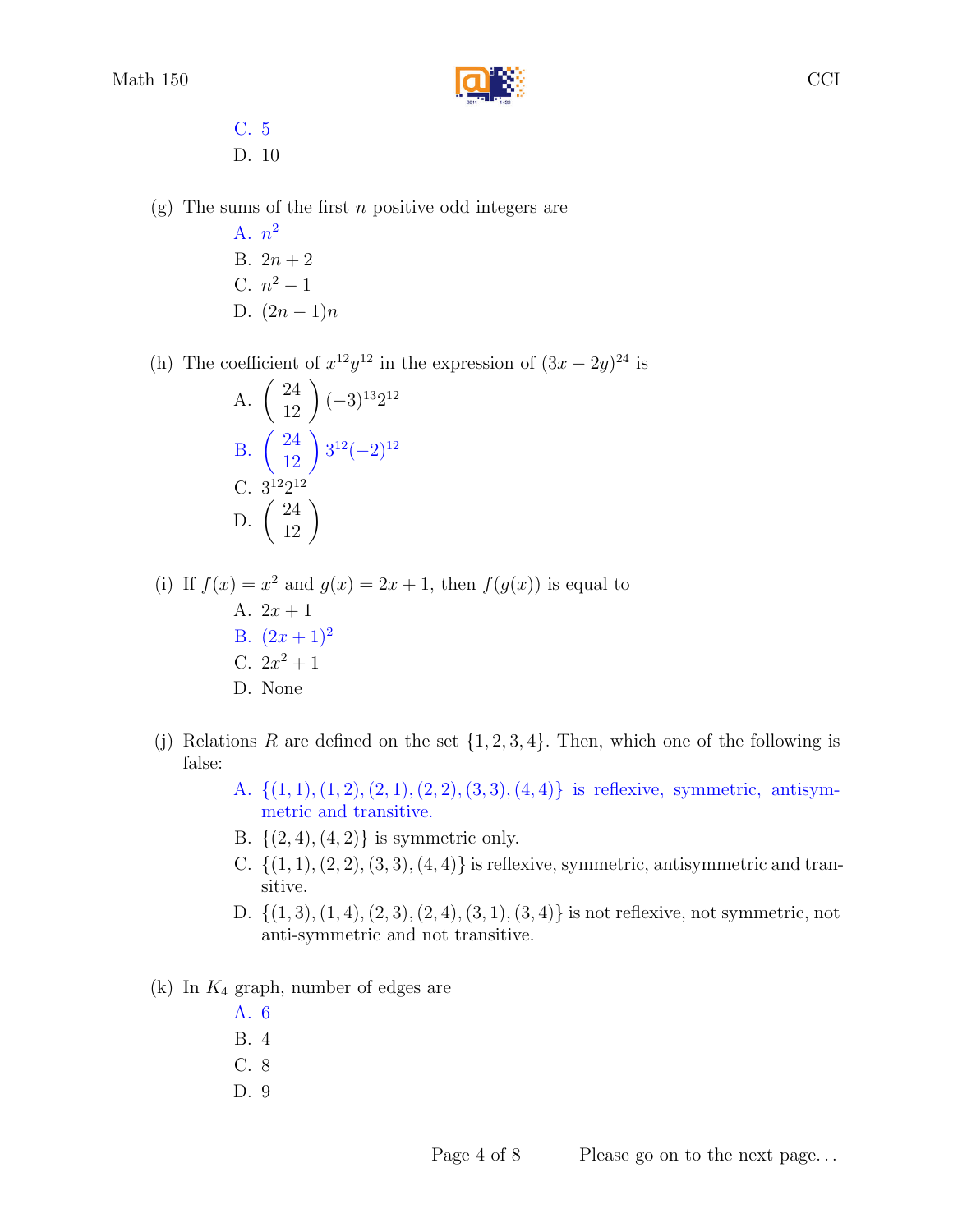Math 150  $\Box$ 



(m) The value of  $C(8,3)$  is

A. 336

- B. 56
- C. 48
- D. 356
- (n) For the following figure:



Choose the correct answer.

i. The  $deg(a)$  is A. 3 B. 4 C. 2 D. 5 ii. The value of  $\Sigma$ v∈V  $deg^-(v) =$ A. 6 B. 14 C. 7 D. 5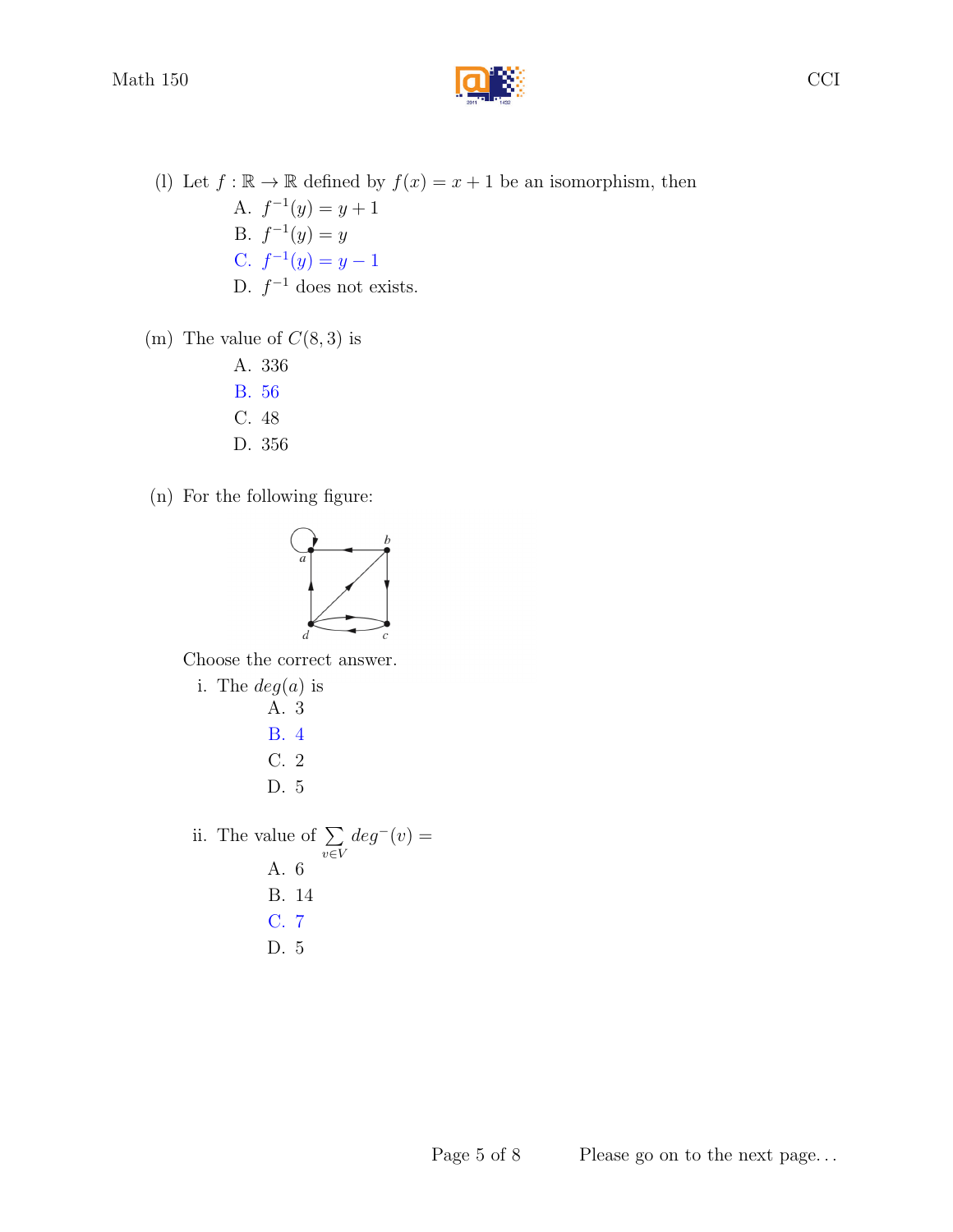

## Attempt all the questions.

3. (a) Ali can choose a picture from one of four lists. The four lists contain 18,6,12 and [2] 4 possible pictures, respectively. No picture is on more than one list. How many possible ways are there to choose the picture.

Solution: Ali can choose a picture by selecting it from the first list, the second list, the third list or the fourth list. Because no picture is on more than one list, by the sum rule there are  $18+6+12+4=40$  ways to choose a picture.

(b) From a group of 7 men, 3 men are to be selected to form a committee. In how many [3] ways can it be done.

Solution: Since there is no ordering involve, so this is the case of combination. Just find

$$
C(7,3) = \frac{7!}{3!(7-4)!} = 35.
$$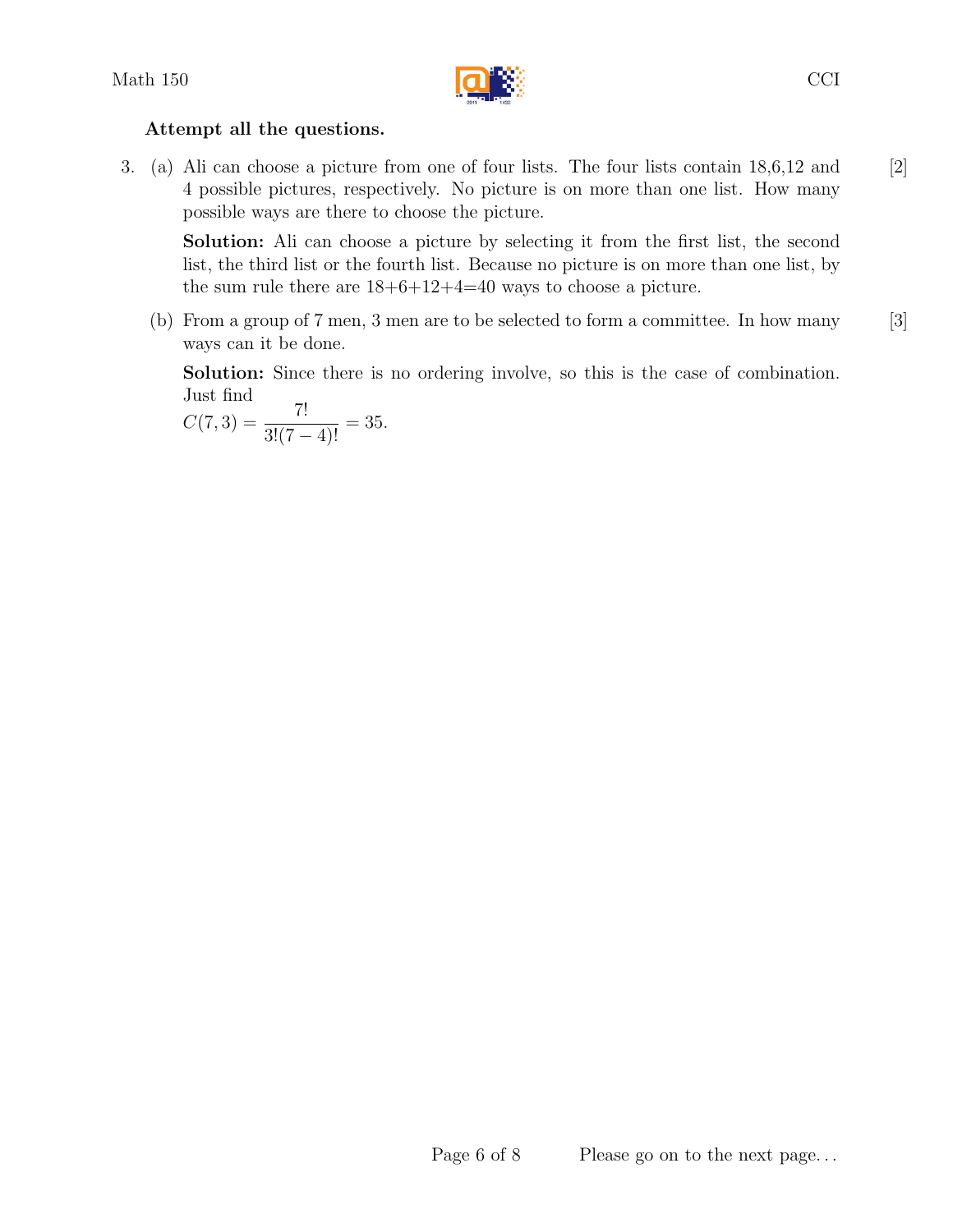

4. Solve the recurrence relation [5]  $a_n = 2a_{n-1}$ , for  $n \ge 1$ ,  $a_0 = 3$ .

**Solution:** Put  $a_n = r^n$  and  $a_{n-1} = r^{n-1}$  in the given recurrence relation and simplify it, we get  $r = 2$ , which is the characteristic root of the given recurrence relation. The general solution of the recurrence relation is given by  $a_n = cr^n = c2^n$ , where c is constant. Now using initial condition  $a_0 = 3$  in this. Put  $n = 0$ , we get  $c = 3$ Therefore its general solution is given by  $a_n = 3.2^n$ .

5. Let m be an integer with  $m > 1$ . Show that the congruence modulo m relation  $R = \begin{bmatrix} 5 \end{bmatrix}$  $\{(a, b)|a \equiv b \pmod{m}\}\$ is an equivalence relation on the set of integers.

**Solution:** Recall that  $a \equiv b \pmod{m}$  if and only if m divides  $a - b$ . **Reflexivity:**  $a \equiv a \pmod{m}$  since  $a - a = 0$  is divisible by m since  $0 = 0m$ .

**Symmetry:** Suppose that  $a \equiv b \pmod{m}$ . Then  $a - b$  is divisible by m, and so  $a - b = km$ , where k is an integer. It follows that  $b - a = (-k)m$ , so  $b \equiv a \pmod{m}$ .

**Transitivity:** Suppose that  $a \equiv b \pmod{m}$  and  $b \equiv c \pmod{m}$ . Then m divides both  $a - b$  and  $b - c$ . Hence, there are integers k and l with  $ab = km$  and  $bc = lm$ . We obtain by adding the equations:

$$
a - c = (a - b) + (b - c)
$$
  
=  $km + lm = (k + l)m$   
 $\therefore a \equiv c \pmod{m}$ .

## OR

Show that the sum of two rational numbers is rational.

**Solution:** Let r and s be two rational numbers. Then by the definition of rational numbers

$$
r=\frac{p}{q},\ q\neq 0,\quad s=\frac{t}{u},\ u\neq 0
$$